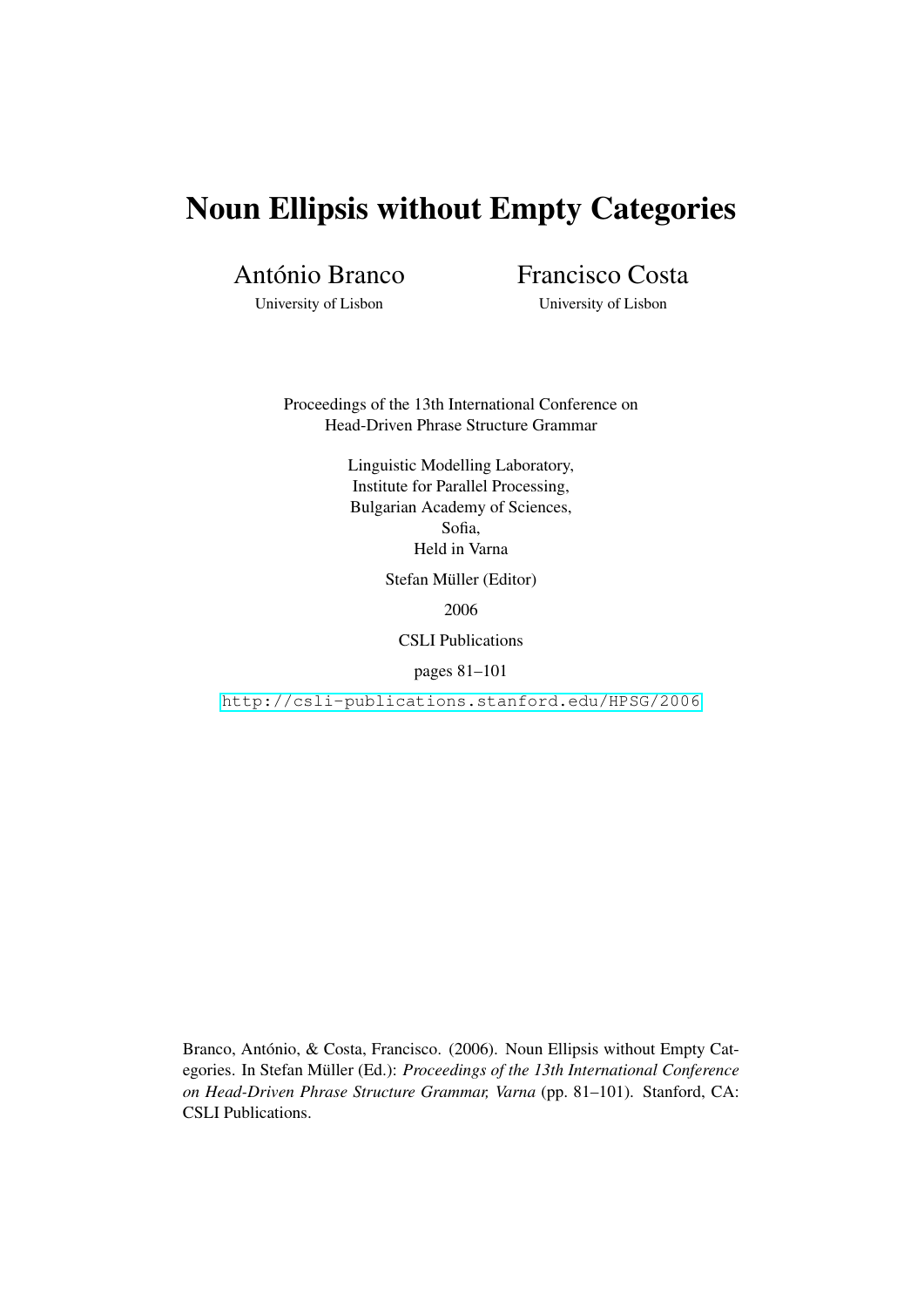#### **Abstract**

In this paper, we present an analysis of noun phrases with elided nouns that dispenses with the positing of empty categories and preserves the NP structure assumed for NPs with overt nouns, modulo the absence of the head noun. On a par with traceless analyses of long distance dependencies, this is proposed as a further step towards a more lean theory of grammar, without phonetically null items.

## **1 Introduction**

Elliptical NPs get structured around missing head nouns, as illustrated in the following examples from English (Lobeck (1995)):

- (1) a. Although John's friends were late to the rally, [ Mary's ] arrived on time.
	- b. Because [ her two ] were sick, Melissa didn't take the children to swimming lessons that week.
	- c. We tasted many wines, and I thought that [ some ] were extremely dry.

This is a widespread type of construction that occurs in many languages other than English, as exemplified below with data from German (Netter (1996)) and Spanish (Ticio (2005)):

- (2) a. das rote Auto und [ das blaue ] the red car and the blue *the red car and the blue one*
	- b. la casa azul y [ la verde ] the house blue and the green *the blue house and the green one*

The following is a list of typical properties of NP ellipsis that have been reported in the literature.

As noun ellipsis is to be viewed as a phenomenon different from null arguments, at least one specifier, one complement or one modifier is present in the elliptical NP.

In some languages, like German, ellipsis cannot be NP initial (Netter (1996)):

(3) a. Alte Männer mit Hut haben  $\lceil$  junge - mit Mütze  $\lceil$  getroffen. old men with hat have young with cap met *Old men in hats met young ones in caps.*

<sup>†</sup>We would like to thank Valia Kordoni for reviewing a previous version of this paper and Berthold Crysmann and Stefan Müller for some German data and comments. Any mistakes are entirely ours.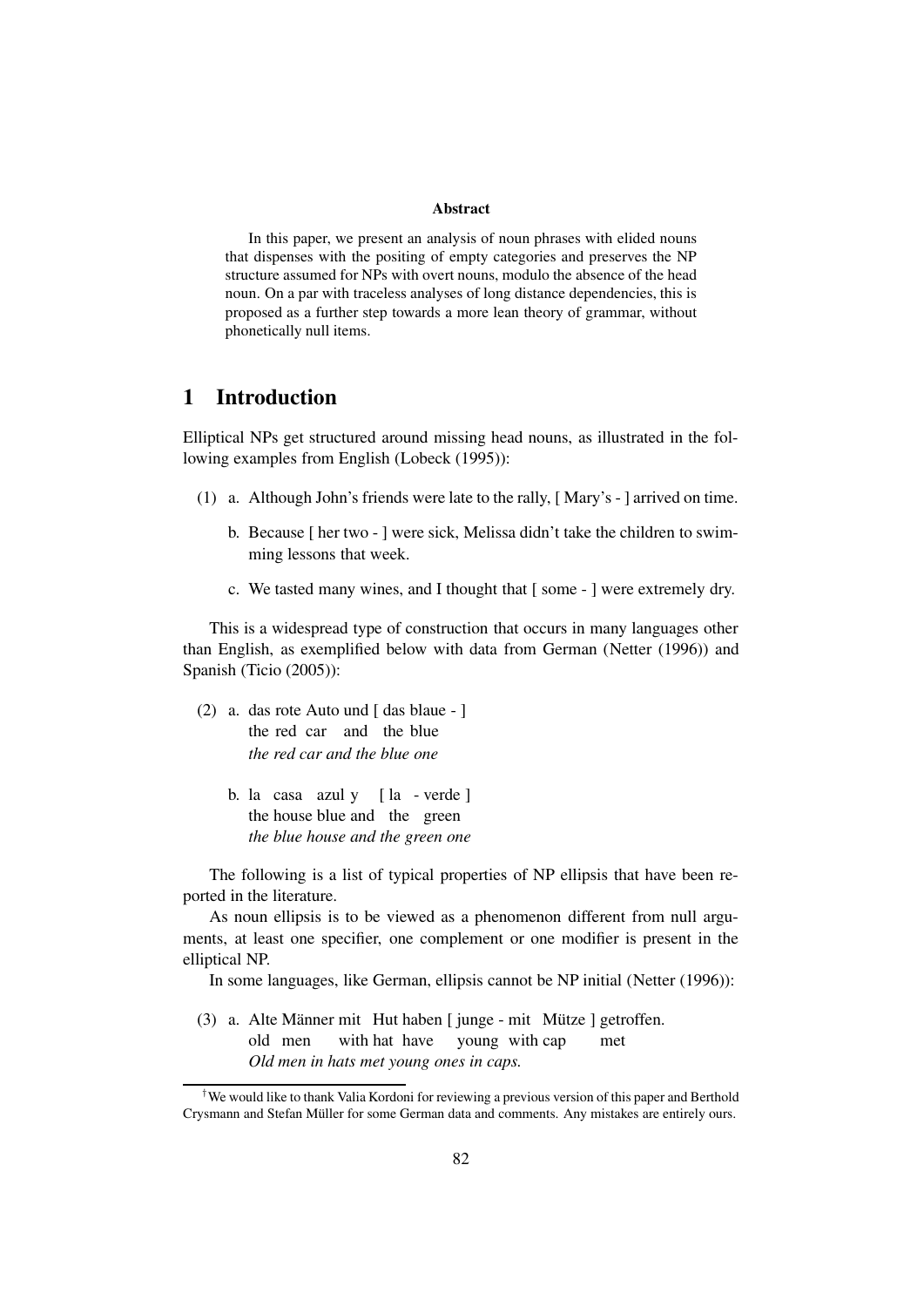b. \* Alte Männer mit Hut haben [ - mit Mütze ] getroffen.

In some languages, some determiners, like the English definite articles, cannot alone form an NP (English example from Lobeck (1995)), while others are allowed to  $(1c)$ :<sup>1</sup>

(4) \* A single protester attended the rally because [ the - ] apparently felt it was important.

In languages like Portuguese and Spanish, with pre- and post-head adjectives, pre-head ones (which are intensional) cannot appear in this construction (Spanish example in (5b) from Ticio (2005)), although postnominal adjectives (intensional or not) can (Portuguese example in (5a)):

- (5) a. a terrorista real e [ a imaginada ] the terrorist real and the imagined *the real terrorist and the imagined one*
	- b. \* Ayer vi a la verdadera terrorista y a [ la supuesta ]. yesterday I saw the true terrorist and the alleged intended: *Yesterday I saw the real terrorist and the alleged one.*

In addition, the elliptical NP relies on an antecedent to be interpreted, from which it inherits gender as well as subcategorization and count/mass properties (Netter (1996) and Masullo (1999)),

- (6) a. die starke Konzentration auf die Wirtschaft the strong concentration on the economy und [ die weniger grosse - auf den Umweltschutz ] and the less large on the environment *the strong concentration on the economy and the less large on the environment*
	- b.  $*$  Juan visito  $\alpha$  sus tios  $\alpha$  Pedro visito  $\alpha$  [ la suya ]. Juan visited his uncles/aunts.MASC and Pedro visited the his.FEM intended: *Juan visited his aunt and uncle and Pedro visited his (aunt).*

but not necessarily number:

(7) Juan visito a sus tíos y Pedro visito a[l - suyo]. Juan visited his uncles/aunts.MASC and Pedro visited the - his.MASC.SG *Juan visited his aunt and uncle and Pedro visited his (uncle).*

<sup>&</sup>lt;sup>1</sup>We are assuming, like much of the literature on noun ellipsis, that if an item can appear in an NP which is restrictively modified, it is not a pronoun but a determiner, since restrictive modifiers attach to  $\overline{N}$  (see Section 4.4).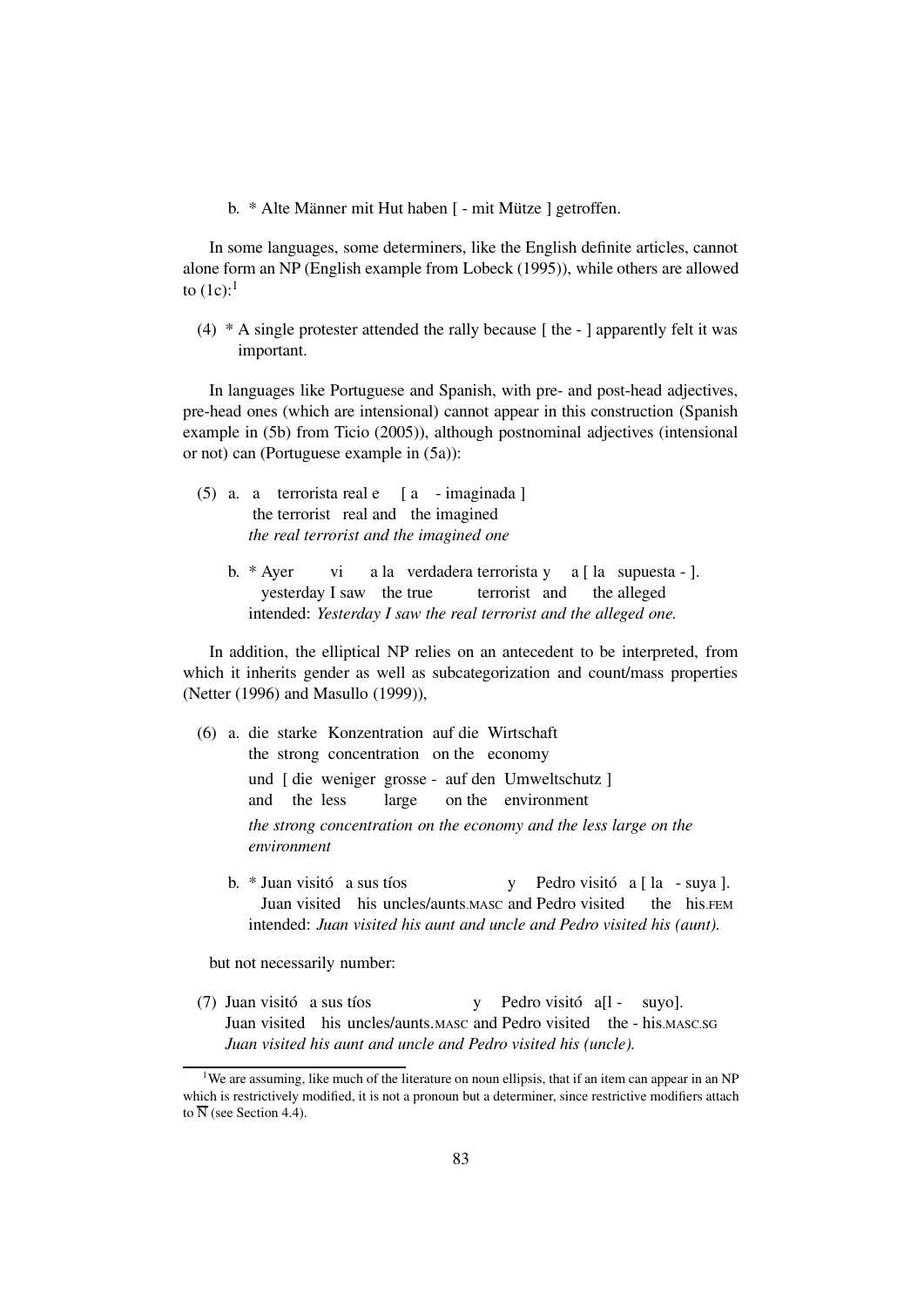In English, an overt element (*one*) is used instead of a null noun in certain contexts (*one* anaphora).

Finally, NP ellipsis should not be confused with missing-N generics (e.g. *the desperately poor*),<sup>2</sup> which tend to be limited to descriptions of people and do not resort to an antecedent to be interpreted.

## **2 Previous Accounts**

Many previous analyses of NP ellipsis, either in the HPSG framework (e.g. Netter (1996), Nerbonne and Mullen (2000)) or under other theoretical persuasions (e.g. Lobeck (1995), Ticio (2005)), assume an empty category approach where the missing noun is assumed to be an actual, though phonetically null, lexical item.

In line with a view of grammar free of reified empty categories, alternatives to this approach have been advanced as well. One of such alternatives was put forward in (Winhart, 1997) and consists in analyzing adjectives in elliptical NPs as the result of a nominalization lexical rule. A major problem for this account, pointed out in (Netter, 1996), is that it cannot derive an elliptical NP where the adjective has modifiers or specifiers of degree, as in (8).

(8) die ziemlich alten Männer und [ die [ besonders jungen ] - ] the quite old men and the particularly young *the quite old men and the particularly young ones*

A similar analysis, based on explaining away the data via some category change of the elements occurring in elliptical NPs, might be envisaged for determiners: when items from these categories appear in elliptical NPs, they could be taken as pronouns, either as a result of some lexical rule, or even as homonymous items included in the lexicon from the start. Such an approach has also found appropriate appreciation and criticisms in (Nerbonne and Mullen, 2000), the main argument against it being the possibility of restrictive modification (see Section 4.4).

Another line of research has been to propose the underspecification of adjectives and other NP elements so that they can function as nouns as well. A crucial problem here concerns how the semantics of the NP is composed given that determiners and nouns, for instance, make different contributions to its semantic content. This is the approach explored in (Beavers, 2003) for nouns and determiners. That work is limited in its range because it only covers elliptical NPs with a single determiner.

Another option to be explored for an analysis that does not resort to empty categories is to use a unary syntactic rule, which can operate in tandem with the usual specifier-head or adjunct-head schemata. This possibility is appreciated in (Netter, 1996), to be dismissed as being theoretically uninteresting. Taking into account,

<sup>2</sup>We will call missing-N generics to what is referred to in the literature as *people* deletion (Pullum (1975)) or null-N generics (Nerbonne and Mullen (2000)), because that expression is more neutral than the latter with respect to the status of transformations or empty categories.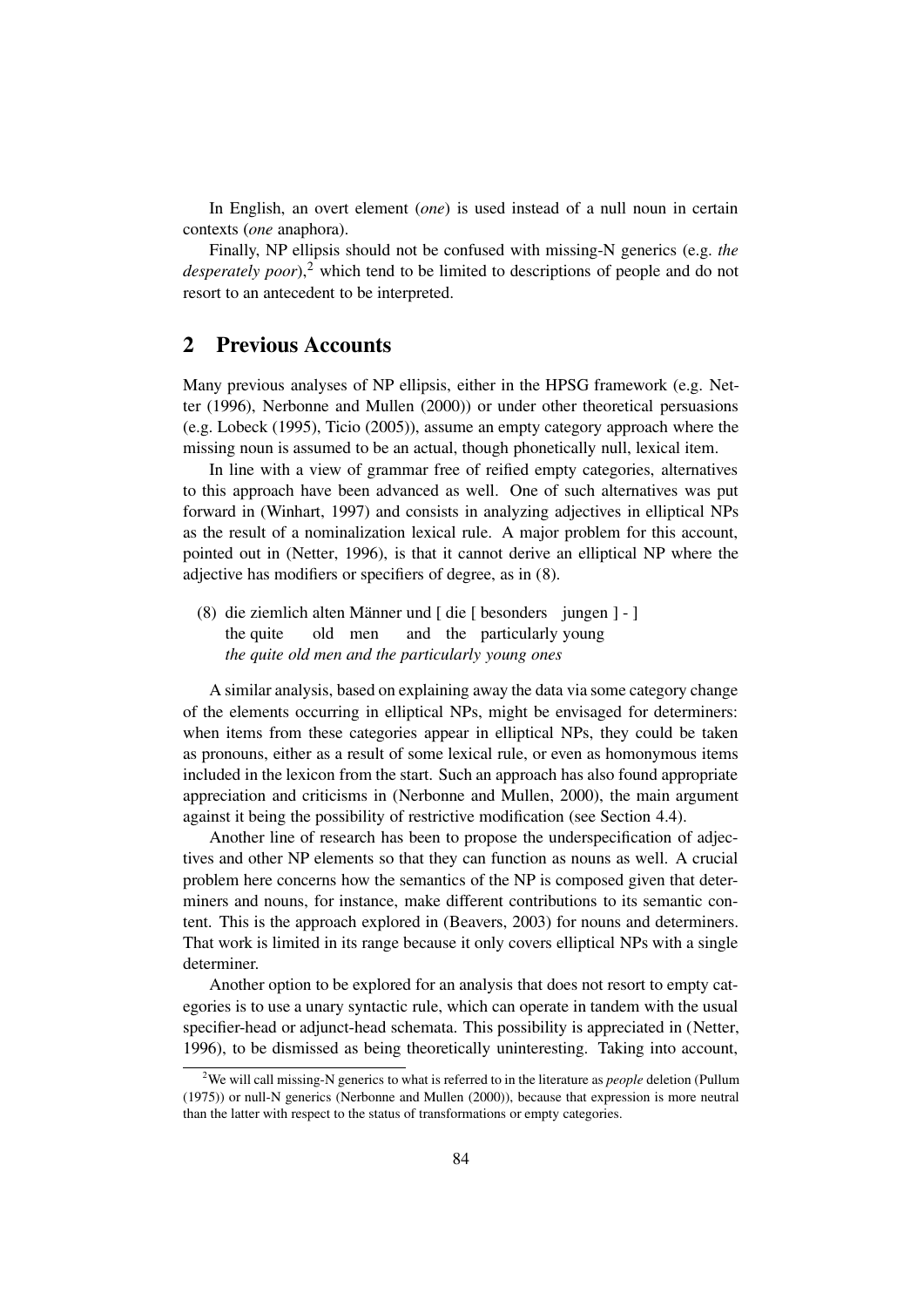however, how the use of unary schemata has been enhanced since then, $3$  this is clearly an option worth considering, and it is the approach that will be explored in the next Sections.

Two computational HPSGs for German (Müller and Kasper (2000) and Müller (1996)) indeed use unary syntactic rules that apply to noun modifiers and produce a noun-headed projection.

The analysis proposed in the following Sections presents a unified treatment of noun adjuncts and determiners in noun ellipsis constructions, merging the latter accounts with the account of Beavers (2003).

# **3 Functors and NP structure**

Before entering into the details of the proposed analysis for elliptical NPs, it is useful to briefly sketch the NP organization assumed by our analysis.

Our account of ellipsis builds upon the work of Allegranza (1998a), Allegranza (1998b), Van Eynde (2003a) and Van Eynde (2003b), who propose the simplification resulting from replacing the specific constructs used to handle specifiers and adjuncts by a more general one for functors.<sup>4</sup> Following this work, the specifier vs. adjuncts distinction becomes useless by letting all functors select their head via a single feature (its designation has not been uniform: here we use SELECT) and by using another feature (here MARKING) to, somewhat redundantly in the presence of valence features, directly describe saturation. This eliminates the features MOD, SPEC and SPR and turns out to require fewer syntactic schemata.

A head-functor schema then comes into play, which, as outlined in Figure 1, identifies the element in the functor's SELECT feature with the head daughter. While the mother node's valence and head features are shared with the head element, as expected, its MARKING value is contributed by the functor, via functor's MARK value.<sup>5</sup>

A type hierarchy for the possible values that features MARKING and MARK can take are then used to enforce the subtleties of the NP internal syntactic structure. For the sake of illustration, a type hierarchy for MARKING values is presented in Figure 2, and the following paragraphs describe the necessary constraints where they are employed to model a very simplified NP structure assumed in the remaining Sections.<sup>6</sup>

 $3$ Ginzburg and Sag (2001) make heavy use of them, also in the analyses of constructions related to ellipsis, like sluicing, and Sag (2000) employs a syntactic rule to handle VP ellipsis that in some cases may be unary.

<sup>&</sup>lt;sup>4</sup>This is in line with similar proposals in transformational grammar, including the influential Kayne (1994), which assumes perhaps the more far reaching motto that "specifiers are an instance of adiunction".

<sup>&</sup>lt;sup>5</sup>Despite the name of MARKING we are using for this feature, functors are not to be confused with the markers of Pollard and Sag (1994).

<sup>6</sup>This hierarchy will be used for all languages under consideration. Inevitably, if one wants to cover phenomena that are not treated in this paper, there will be language-related differences. To give an example, in Portuguese, possessives co-occur with articles:  $\rho_{Article}$  *teu*<sub>Possessive</sub> *carro*<sub>Noun</sub>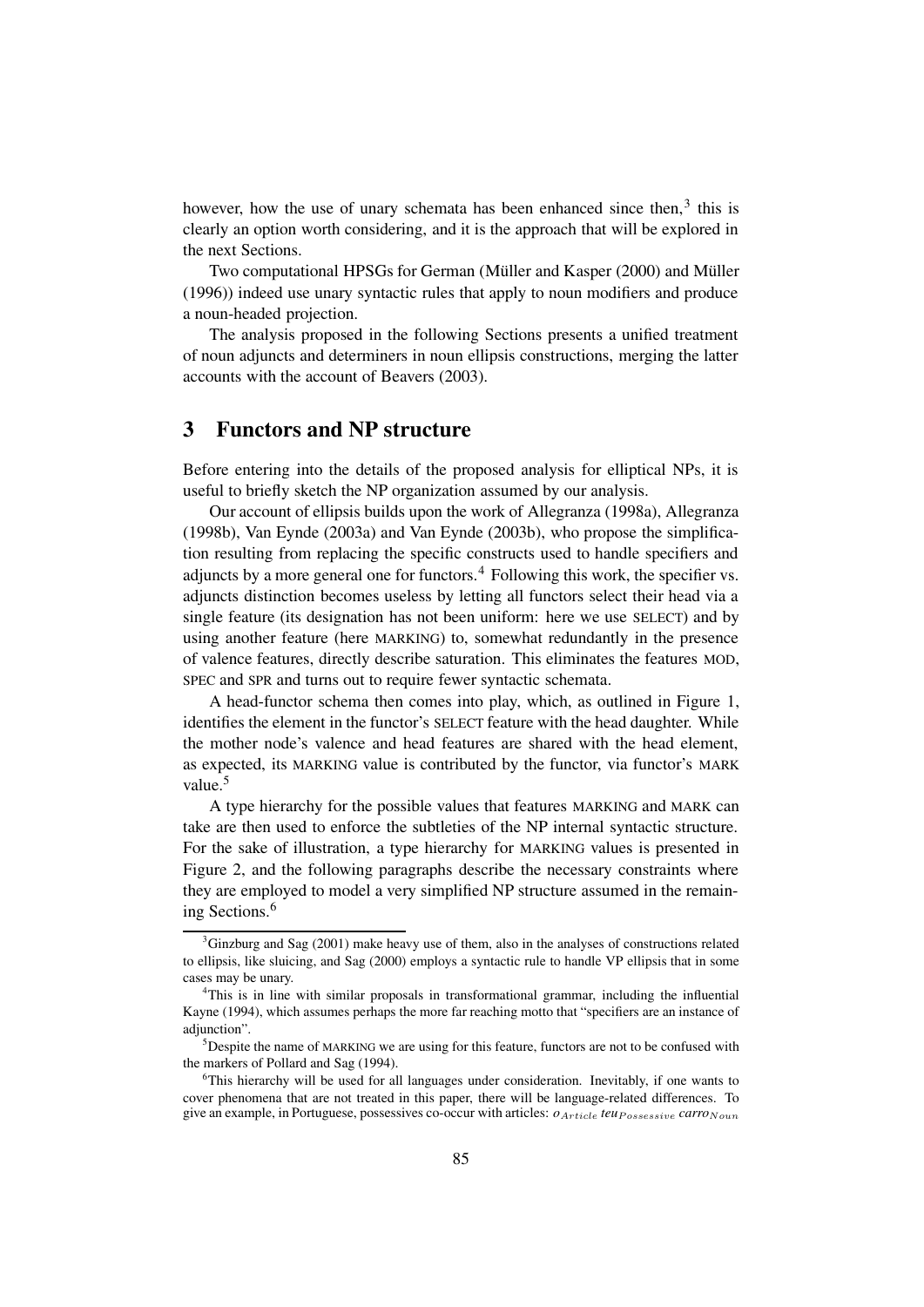

Figure 2: Type hierarchy of marking

With this setup, items that select for NPs constrain them to have a MARKING with value *saturated* (instead of requiring their SPR feature to be empty). For instance, an item with an NP complement (and no other complement) will say:

$$
\left[ \text{SYNSEM}[\text{LOCAL}|\text{CAT}|\text{VAL}|\text{COMPS} \left\langle \begin{bmatrix} \text{HEAD} & \text{noun} \\ \text{VAL}|\text{COMPS} & \langle \rangle \\ \text{MAXING} & \text{saturated} \end{bmatrix} \right\rangle \right]
$$

Nouns come in the lexicon with [ MARKING *n-marking* ]. Therefore, they need to combine with a functor with a MARK value unifiable with *saturated* in order for the resulting constituent to be able to occur in NP contexts.

Determiners select a constituent with a value of MARKING incompatible with the value of their MARK feature, so that they do not iterate:



Numerals are similar but less peripheral:

<sup>(</sup>*your car*). They cannot however be treated as adjectives, because they cannot iterate and are more peripheral (they precede numerals). So a more elaborated type hierarchy for *marking* is required. To the best of our knowledge, no attempts have been made yet to establish hierarchies for *marking* that can be assumed as universal. The one we present does not bear that claim either.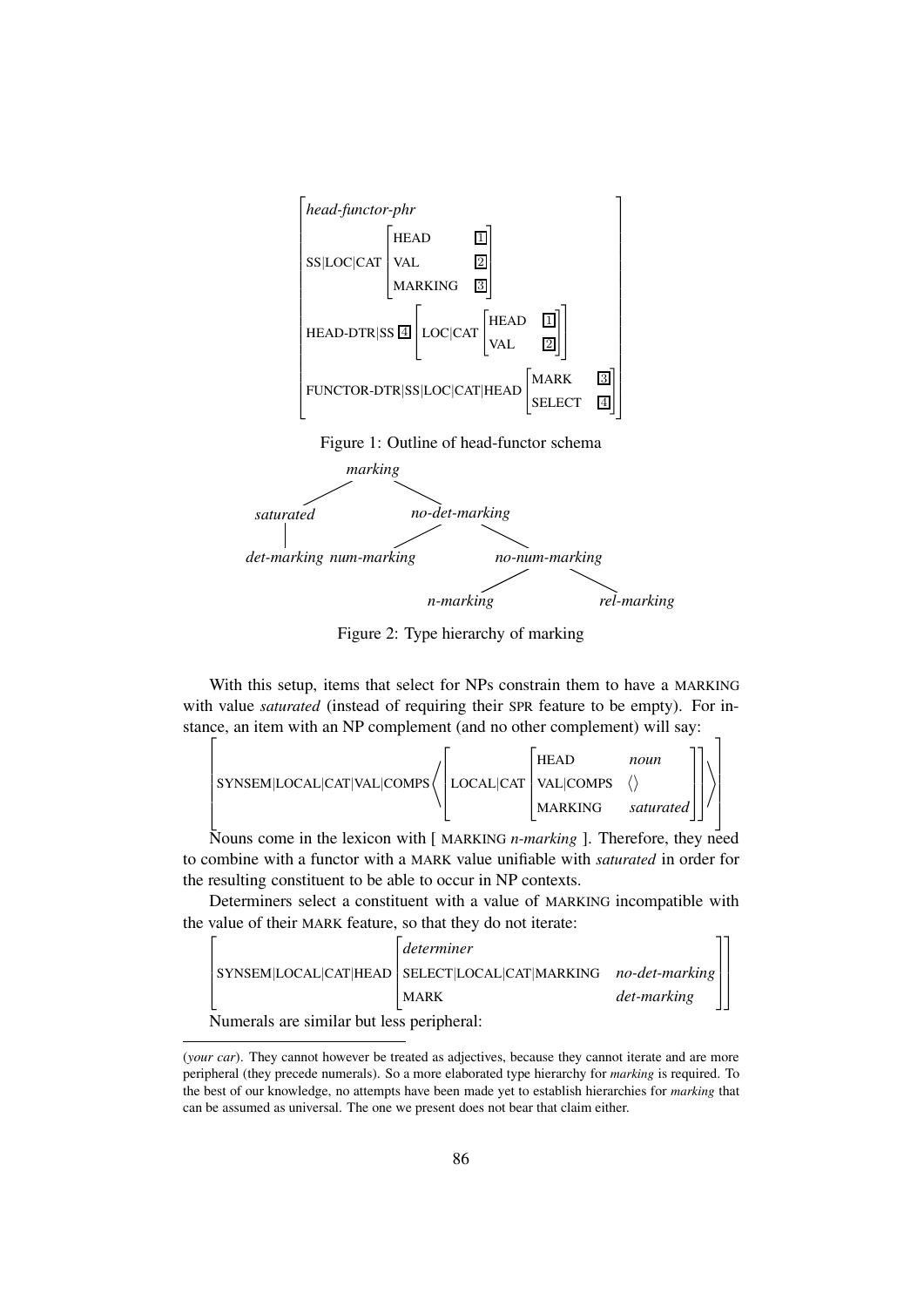

APs and PPs select for a constituent with [ MARKING *n-marking* ] and produce a node with the same level of saturation:

|  | $ $ adjective $\vee$ preposition                                        |                   |  |
|--|-------------------------------------------------------------------------|-------------------|--|
|  | $ $ SYNSEM LOCAL CAT HEAD $ $ SELECT LOCAL CAT MARKING $n$ -marking $ $ |                   |  |
|  | MARK                                                                    | $n$ -marking $  $ |  |

As a consequence, they are allowed to recur and, when following the noun, to be interspersed (i.e. both Noun-AP-PP and Noun-PP-AP sequences are grammatical in languages that allow postnominal adjectives).<sup>7</sup>

Relative clauses should be allowed to iterate, but they are more peripheral than APs and PPs inside an NP:

$$
\begin{bmatrix} \text{SYNSEM}|\text{LOCAL}|\text{CAT}|\text{HEAD}\begin{bmatrix} \text{SELECT}|\text{LOCAL}|\text{CAT}|\text{MARK}\text{ING} & no-num-marking \\ \text{MARK} & rel-marking \end{bmatrix} \end{bmatrix}
$$

Appropriate nesting is thus enforced with the help of MARKING values: for instance, determiners are more peripheral than numerals.

Marking values do not constrain relative word order between the daughters of head-functor phrases, which must be enforced separately.<sup>8</sup>

The use of a unary schema can also be assumed to produce bare NPs when appropriate. Instead of discharging the SPR feature of nouns, that rule takes as daughter a noun-headed constituent with [ MARKING *no-det-marking* ] and produces a node with [ MARKING *det-marking* ].

## **3.1 Example**

An example parse for the NP *these two cars* is presented in Figure 3.

<sup>&</sup>lt;sup>7</sup>If a language has both prenominal and postnominal adjectives, or prenominal adjectives and postnominal PPs, potentially spurious attachment ambiguities will be produced for a sequence AP-Noun-PP/AP: [ AP [ Noun PP/AP ] ] and [ [ AP Noun ] PP/AP ]. It is straightforward to complicate the type hierarchy of *marking* to control this, too. If one wants to keep the structure [ AP [ Noun PP/AP ] ] and rule out [ [ AP Noun ] PP/AP ], the type *n-marking* can be split into two subtypes *pre-n-marking* and *post-n-marking*, and prenominal adjectives can be specified to have the constraint [ MARK *pre-n-marking* ] and select for nominal projections with [ MARKING *n-marking* ], with prepositions and postnominal adjectives selecting for sister nodes with [ MARKING *post-n-marking* ] and bearing an identical value for their MARK attribute. Nouns would then come in the lexicon with [ MARKING *post-n-marking* ]. We will ignore this complication in the remainder of this text.

<sup>&</sup>lt;sup>8</sup>For instance, by having two subtypes of the functor-head schema with different precedence relations between head and functor and controlling rule application by some dedicated feature in functors.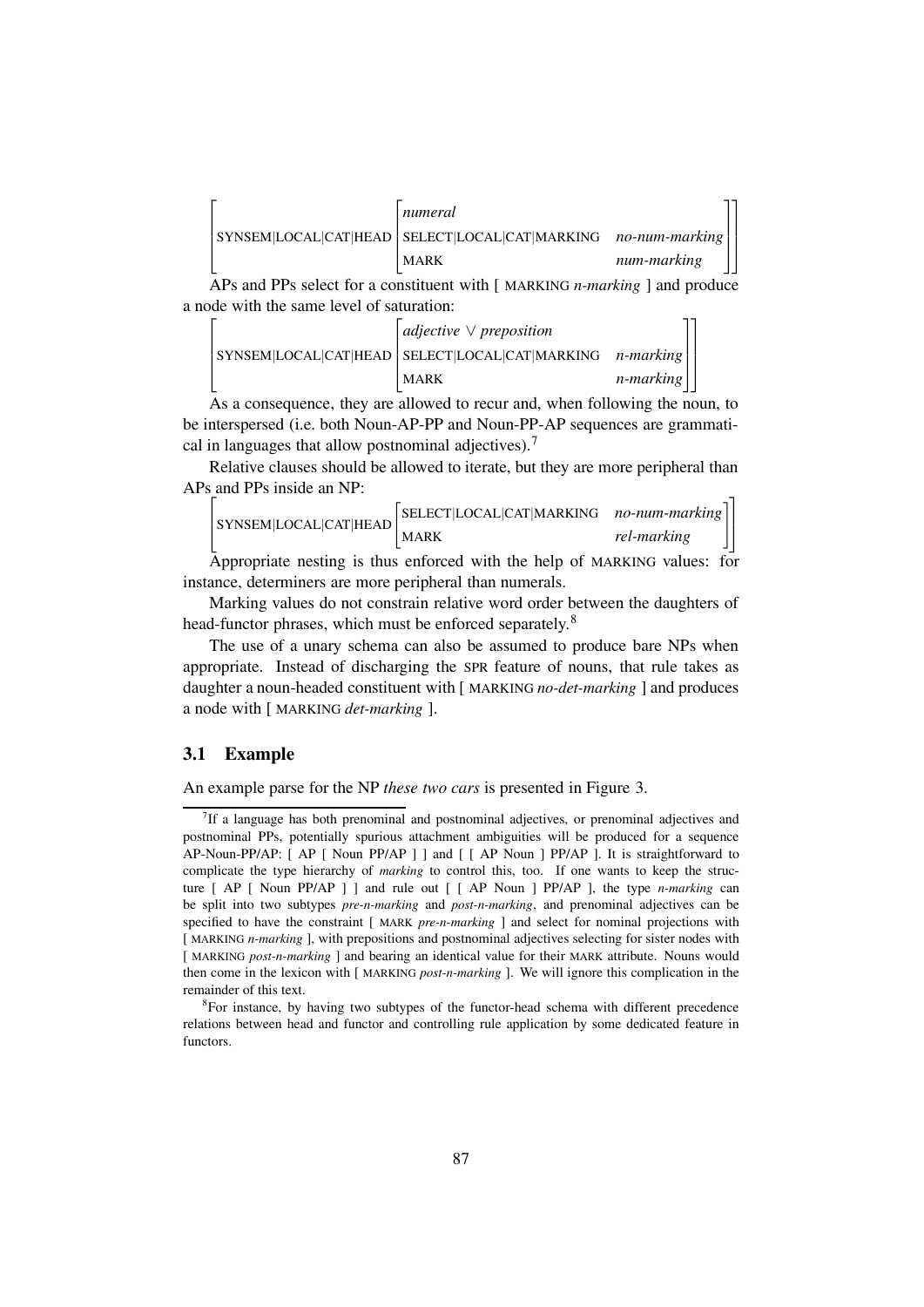

Figure 3: Parse tree for *estes/these dois/two carros/cars*.

# **4 Analysis**

In the approach sketched in the previous Section, both for specifiers and adjuncts, the information about their head can be found in a single place (the SELECT feature), and the same holds for the information on the nature of the constituents they yield when they are attached to their head (under the MARK feature). This account of NPs in general brings two important advantages: (1) specifiers and modifiers receive a uniform treatment; (2) since all the syntactic properties of the constituent resulting from the attachment of a functor with its head are present in the functor, they will be known if the head is missing. Therefore, a single schema for noun ellipsis can be implemented for both specifiers and adjuncts ensuring syntactic structures that replicate the ones obtained when the nominal head is not missing.

Against this background, elliptical NPs without complements can be easily accounted for with the help of a syntactic schema *n-ellipsis-functor*, which is a straightforward unary version of the schema in Figure 1 for NPs but without the HEAD-DTR. Some properties of this schema are:

- the MARKING value of the mother node is given by its functor's MARK value;
- the SYNSEM of the mother node is partly shared with the SYNSEM of the functor's SELECT value: it is shared at least for the features HEAD and VAL.<sup>9</sup> As for the remainder features, note that, on the one hand, the SYNSEM|LOCAL|

 $9$ These are the same features that are shared between the mother and the head-daughter in a headfunctor phrase, and functors must be able to fully specify the level of saturation of the head they attach to.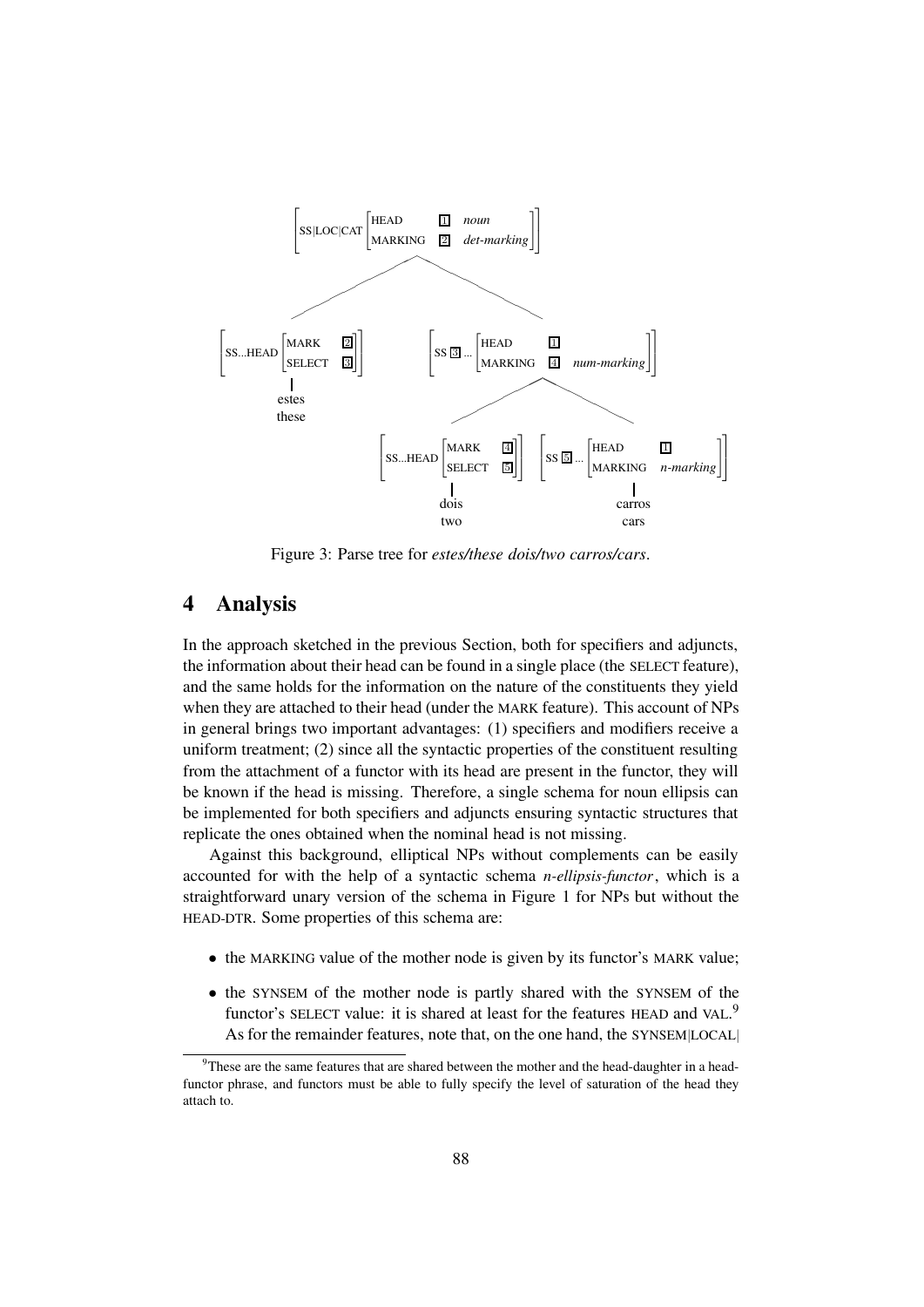

Figure 4: Outline of the noun ellipsis schema.

CONT|RELS of the mother node must be the union of the functor's RELS with a multi-set of relations corresponding to the denotation of the missing noun; on the other hand, the MARKING values (i.e. the MARKING feature of the mother node and the MARKING feature of the synsem in the SELECT attribute of the functor) may be incompatible and should not be shared at all;

• the HEAD of the mother is constrained to be a noun (functors not selecting nouns via the SELECT feature will thus not be part of an elliptical NP), and its COMPS should be inherited from the antecedent.

Hence, given an elliptical NP, this schema will directly apply to the functor with the most specific marking type. The other functors will be combined as expected, following the usual schemata in place also for non elliptical NPs.

Figure 4 depicts the syntactic constraints associated with the noun ellipsis schema. The semantic properties of this construction are discussed in Section 4.3.

#### **4.1 Example**

We present the parse tree for the NP *estes dois*/ *these two* in Figure 5. The numeral *dois*/*two* feeds the *n-ellipsis-functor* rule and yields a node with [ HEAD *noun* ] and [ MARKING *num-marking* ]. The determiner attaches as expected, via some headfinal version of the head-functor schema in Figure 1, giving rise to a node with [ MARKING *det-marking* ], a full (saturated) NP. The resulting structure is completely parallel to the one of an NP like *estes dois carros* (*these two cars*), except for the missing N node and the branch connecting it (Figure 3).

The NP *estes*/*these* will also be generated (with *estes*/*these* feeding the ellipsis rule and producing a projection headed by a noun with a saturated MARKING value, i.e. an NP), but then the numeral cannot attach for the very reasons that prevent numerals from modifying full NPs: conflicting values of MARKING and other constraints that also block numerals from attaching to the right of constituents in Portuguese and English.

In general, NPs with elided nouns are derived by an application of the ellipsis rule to the most embedded constituent as defined by the marking hierarchy. The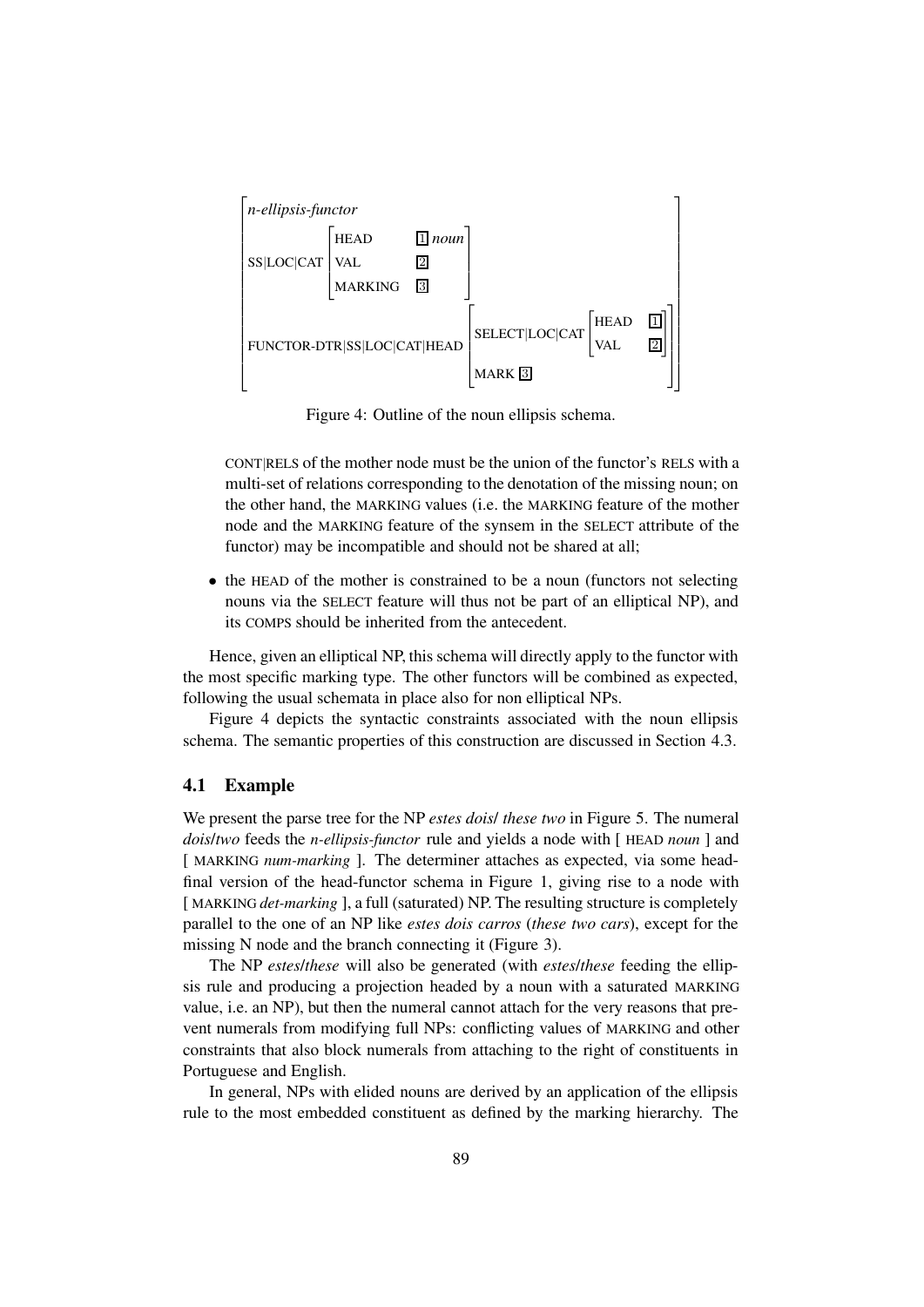

Figure 5: Parse tree for the NP [ *estes/these dois/two -* ].

other functors that are present combine as expected. In (9) we show the structures produced by the present analysis for some of the English ((9a) and (9b)), Spanish (9c) and German (9d) examples in Section 1:

- (9) a.  $\left[_{det-maxking}$  [<sub>D</sub> some ] ]
	- b.  $\left[ \frac{det \frac{1}{2}}{2} \right]$  [D her  $\left[ \frac{1}{2} \frac{1}{2} \right]$   $\left[ \frac{num \frac{1}{2}}{2} \right]$
	- c.  $\left[_{det-maxing}$  [<sub>D</sub> la  $\right]$   $\left[_{n-maxing}$   $\left[$  ∆ verde  $\right]$  ]  $\right]$
	- d.  $\left[$ det–marking  $\left[$ n–marking  $\left[$ A junge  $\right]$  $\left[$ <sub>n–marking</sub>  $\left[$ pp mit Mütze  $\right]$ ]  $\right]$

## **4.2 Antecedent Resolution**

The relation between an NP with an elided noun and its antecedent has been reported in the literature to have properties in common with the kind of binding ruled by Principle B (Hankamer and Sag (1976), Lobeck (1995) among others; the following examples are theirs). In fact, the antecedent can be given pragmatically, as in (10a), or be in a different sentence (10b).

- (10) a. *At a food vendor's*: I'll take [ two ].
	- b. John caught a big fish.
		- Yes, but [ Mary's ] was bigger.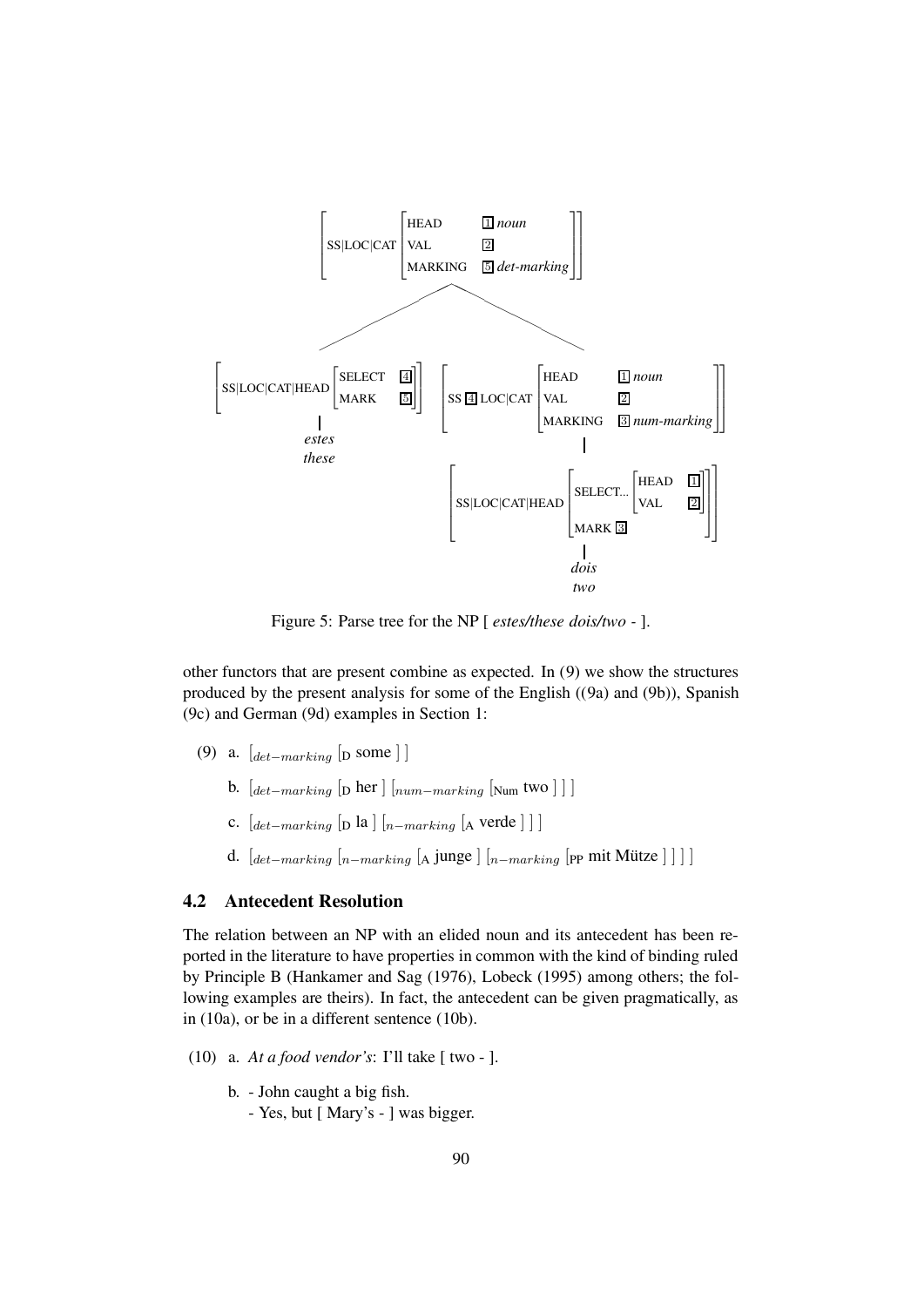The way to determine the antecedent may thus be dependent on how anaphoric binding is analyzed in general and will not be discussed here. But it is worth noting that, whereas in binding there is an anaphoric relation between NPs, here there is a semantic dependency relation between predicators (sentence (3a) illustrates this point clearly). We will continue using the expression *one anaphora* in this text though.

## **4.3 Semantics**

Bearing in mind the considerations in the previous paragraphs, we illustrate the composition of semantics for these phrases, ignoring for now the way the antecedent is to be recovered. Minimal Recursion Semantics (Copestake et al. (2005)) is used to this end.<sup>10</sup> Figure 6 shows the semantic constraints on *n-ellipsis-functor*, and its main properties are the following:

- the SYNSEM|LOCAL|CONT|RELS of the mother node is the union of the functor's RELS with a multi-set with a nominal object in it (a *noun-ellipsis* relation);
- since no handle constraints should be associated with the missing noun, the HCONS feature of the mother node is simply the HCONS of the daughter;
- the INDEX of a nominal projection is the INDEX of the head noun, which is structure-shared with the ARG0 of the noun's relation in the lexical entry for the noun. In the absence of this lexical unit, this unification must be performed here, by directly identifying the INDEX of the mother node with the ARG0 of the *noun-ellipsis* relation;
- the functor must be allowed to see the LTOP and the INDEX of the node it selects because they can be arguments of the relation or relations the functor contributes to the semantics. Since a noun would equate its LTOP with the LBL feature of its relation and its INDEX with the ARG0 feature there, these are unified with the LTOP and INDEX under the SELECT attribute of the functor;
- to simplify our presentation, we ignore Kasper's problem (Copestake et al. (2005)) in this analysis and (1) unify the LTOP of the mother node with the LTOP of the daughter, and (2) assume in what follows that, in the lexicon, intersective modifiers identify their LTOP with the LTOP of what they select. It should be clear that the present proposal is compatible with any of the two known solutions to that problem (i.e. multiplying syntactic rules or multiplying the features used for the composition of semantics; see the cited paper).

 $10$ For conciseness reasons, we omit feature HOOK in our presentation.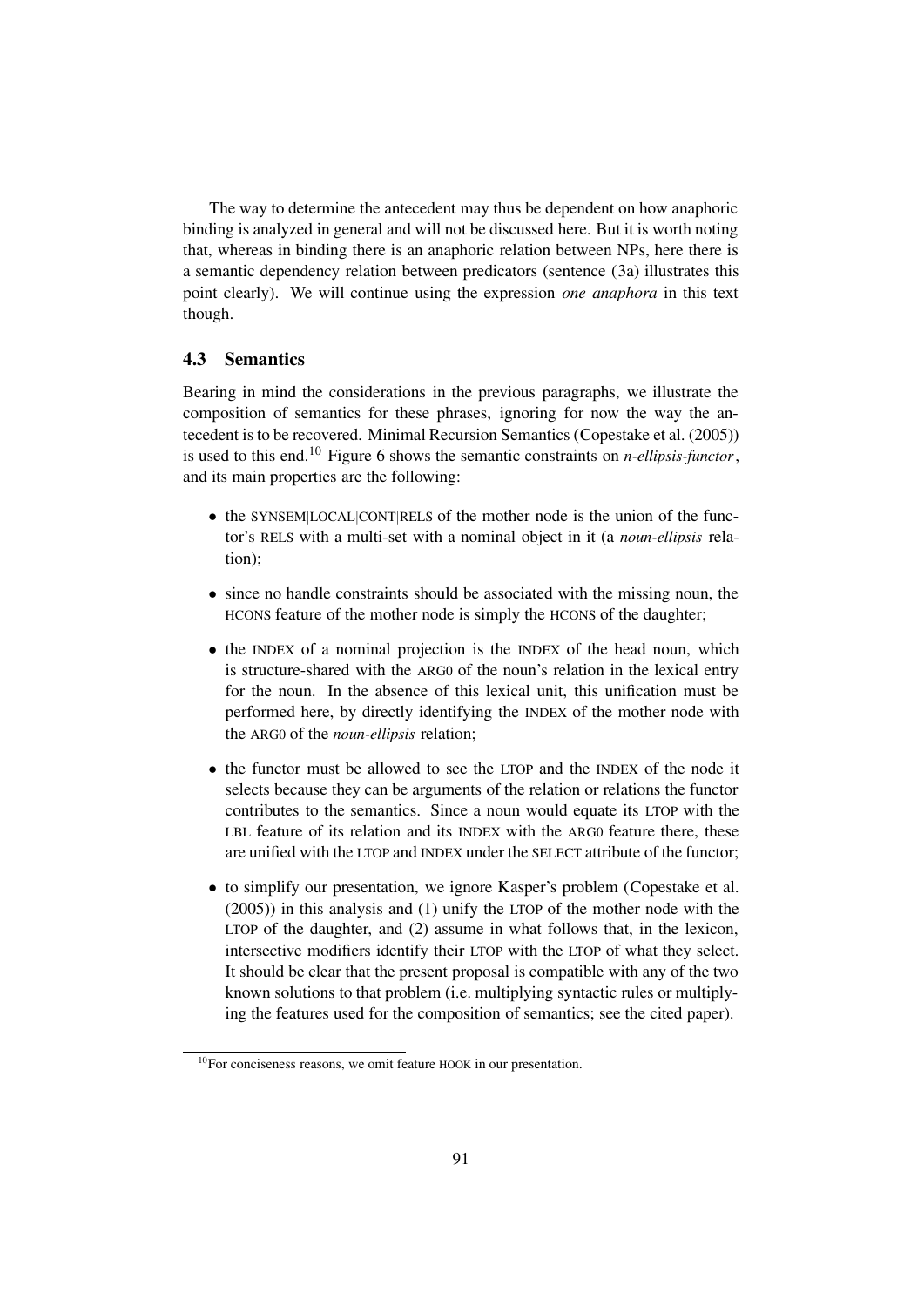

Figure 6: Semantic constraints of the noun ellipsis schema.

#### **4.3.1 Example**

We present an example parse for the NP *some - in Varna*, decorated with LTOP and INDEX features, in Figure 7. In that figure, it is assumed that features SS|LOC|CAT| HEAD|SELECT|LOC|CONT|LTOP and SS|LOC|CONT|LTOP are unified in the lexical entry for the preposition. The resulting MRS is presented in Figure 8.

### **4.4 Structural Parallelism**

Maintaining structural parallelism between NPs with expressed nouns and NPs with missing nouns has several advantages. For instance, if we assume that relative clauses attach lower than determiners in expressed noun NPs, as we have been, in the present analysis an NP like *some that arrived* will get the parallel structure [  $[some_{D}]$  [ [ *that arrived*  $_{RC}]$   $_{\overline{N}}]$   $_{NP}$ ]. This can be important for semantic reasons, since restrictive relative clauses contribute relations in the restrictor of the quantifier of the NP they are in.

An alternative analysis where *some* would be, say, a pronoun and restrictive modifiers must attach higher would introduce asymmetries in the way semantics is built. For example, in the analysis of Beavers (2003), a unary syntactic rule is put in place for noun ellipsis that takes a determiner as input, and noun-headed projections are considered complements of determiners (the DP hypothesis is followed). This analysis has obvious problems attaching a relative clause (or a numeral as in *these three*, etc.) to an unexpressed complement of a determiner and will thus be forced to have these elements attached to full DPs when no noun is present. In the analysis presented here, determiners, with [ MARK *det-marking* ], produce full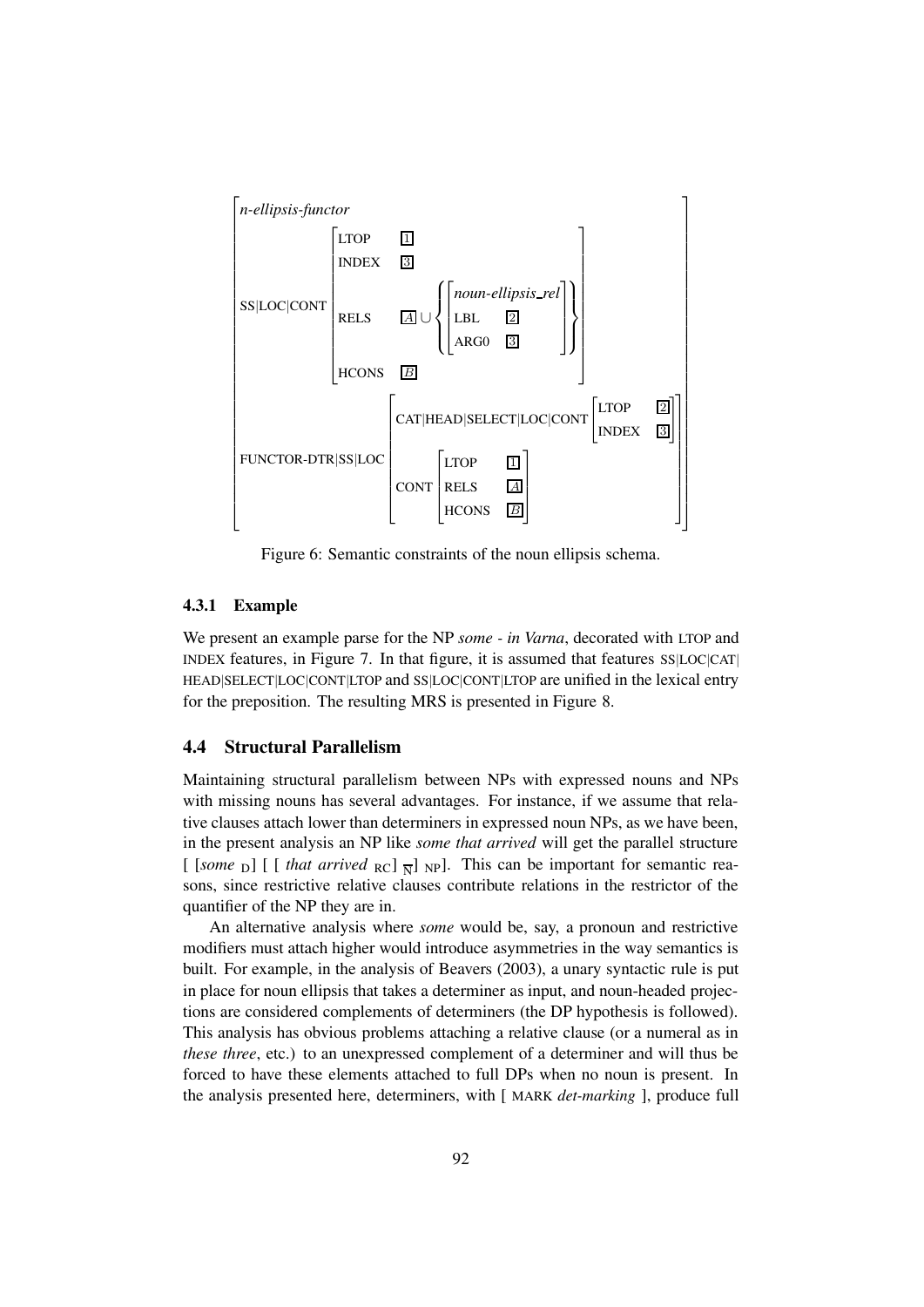

Figure 7: Parse for the example NP *some - in Varna*.



Figure 8: MRS for the NP *some - in Varna*.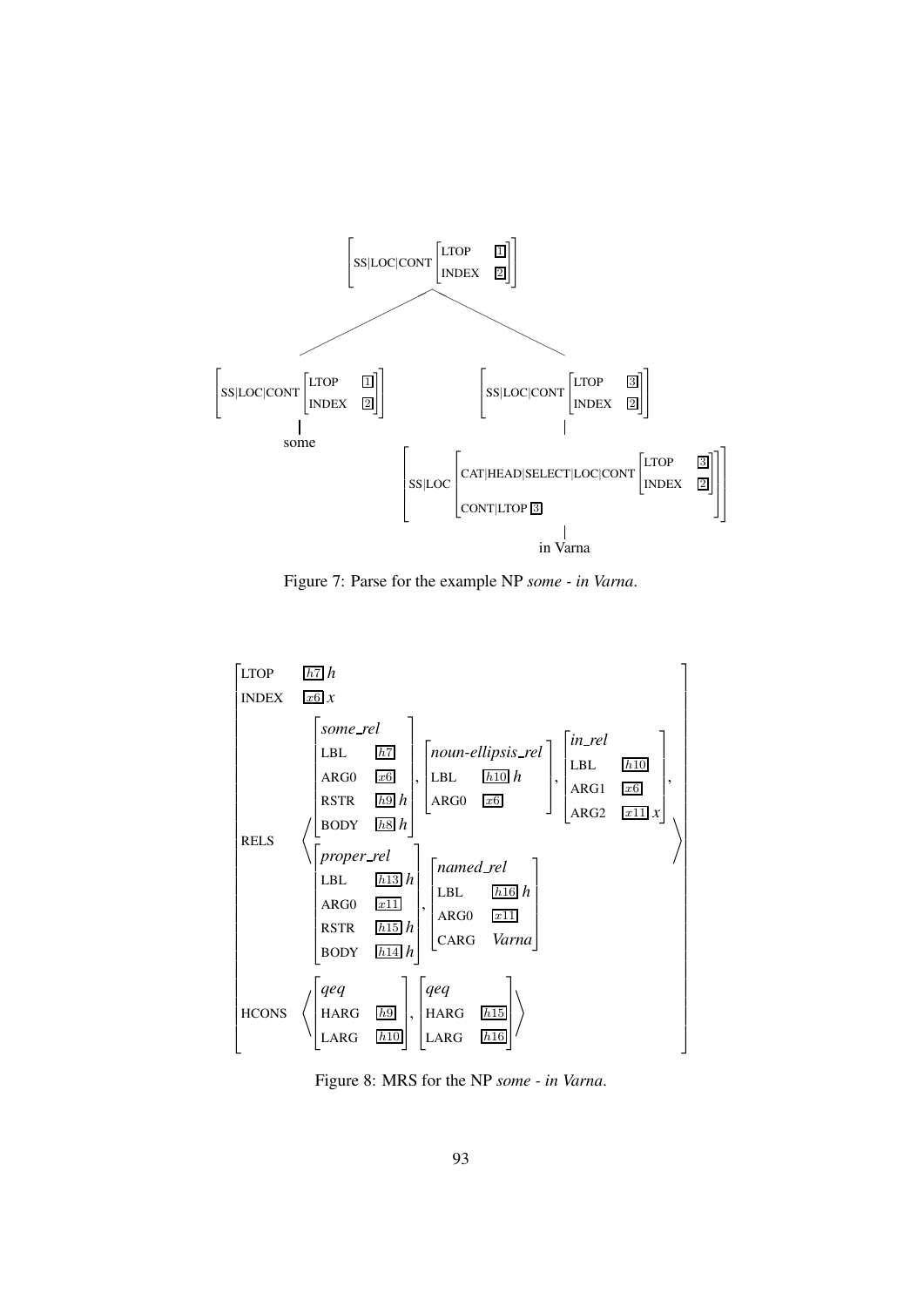NPs when they undergo the ellipsis rule, but if a relative clause is present, it is this element that feeds *n-ellipsis-functor* and the determiner attaches higher.

To put it more explicitly, a restrictive relative clause will behave like the PP in Figure 7, identifying its LTOP with the LTOP of the constituent it selects. In an analysis where determiners of elided nouns are treated as pronouns, a relative clause would have to attach to a full NP. In that case, the LTOP of its sister would have a different value, as can be seen in that Figure, and extra features would be required to fix the problem. Allowing for NPs like [ *these two -* ] and simultaneously blocking numerals from attaching to the right of NPs headed by overt nouns would be even more cumbersome.

#### **4.5 Complements of Null Nouns**

The COMPS feature of the node produced by the *n-ellipsis-functor* rule should be the same as the COMPS feature of the antecedent noun: in languages where noun modifiers can intervene between the noun and its complements, head-complement schemata can apply higher, for instance to derive Portuguese examples like:<sup>11</sup>

 $(11)$  o filho mais velho do Rui e o  $\left[\frac{1}{N} [N - \text{mais novo}] [da \text{ Ana}] \right]$ the son most old of the Rui and the most young of the Ana *Rui's eldest son and Ana's youngest one*

However, since the deepest constituents of elliptical NPs with complements might not be functors (i.e. might be the complements themselves), a further unary schema, *n-ellipsis-comp* is required. For example, we want to assign to the NP *o da Ana* the structure presented in (12), but the most embedded PP is not a functor.

(12) o filho do Rui e  $\left[\begin{array}{cc} \text{NP} \text{O} & \overline{N} \end{array} \right]$  =  $\left[\begin{array}{cc} \text{PP} \text{O} & \text{NP} \end{array} \right]$  the son of the Rui and the of the Ana  $]$  ]  $]$ the son of the Rui and the of the Ana *Rui's son and Ana's*

This second schema simply turns a PP that can be a noun complement into a nominal projection. The remaining functors, if present, will attach upwards as expected. This schema should of course ensure that the complement PP is compatible with the selectional properties inherited from the antecedent of the elliptical NP.

Some of its key properties are common to the *n-ellipsis-functor* schema above. The resulting constituent:

- has a HEAD of type *noun* and a MARKING of type *n-marking*;
- since the antecedent can have more than one complement, its COMPS value is the tail of the COMPS value of the antecedent of the elliptical NP;

<sup>&</sup>lt;sup>11</sup>This is why in *n-ellipsis-functor* the VAL of the mother node is shared with the VAL in the functor's SELECT feature: functors that must attach only after the complements are projected  $-$  e.g. all adnominals in English and relative clauses in Portuguese — can specify that they attach to a projection with empty COMPS, with the desired effect that they are blocked from appearing in contexts like (11).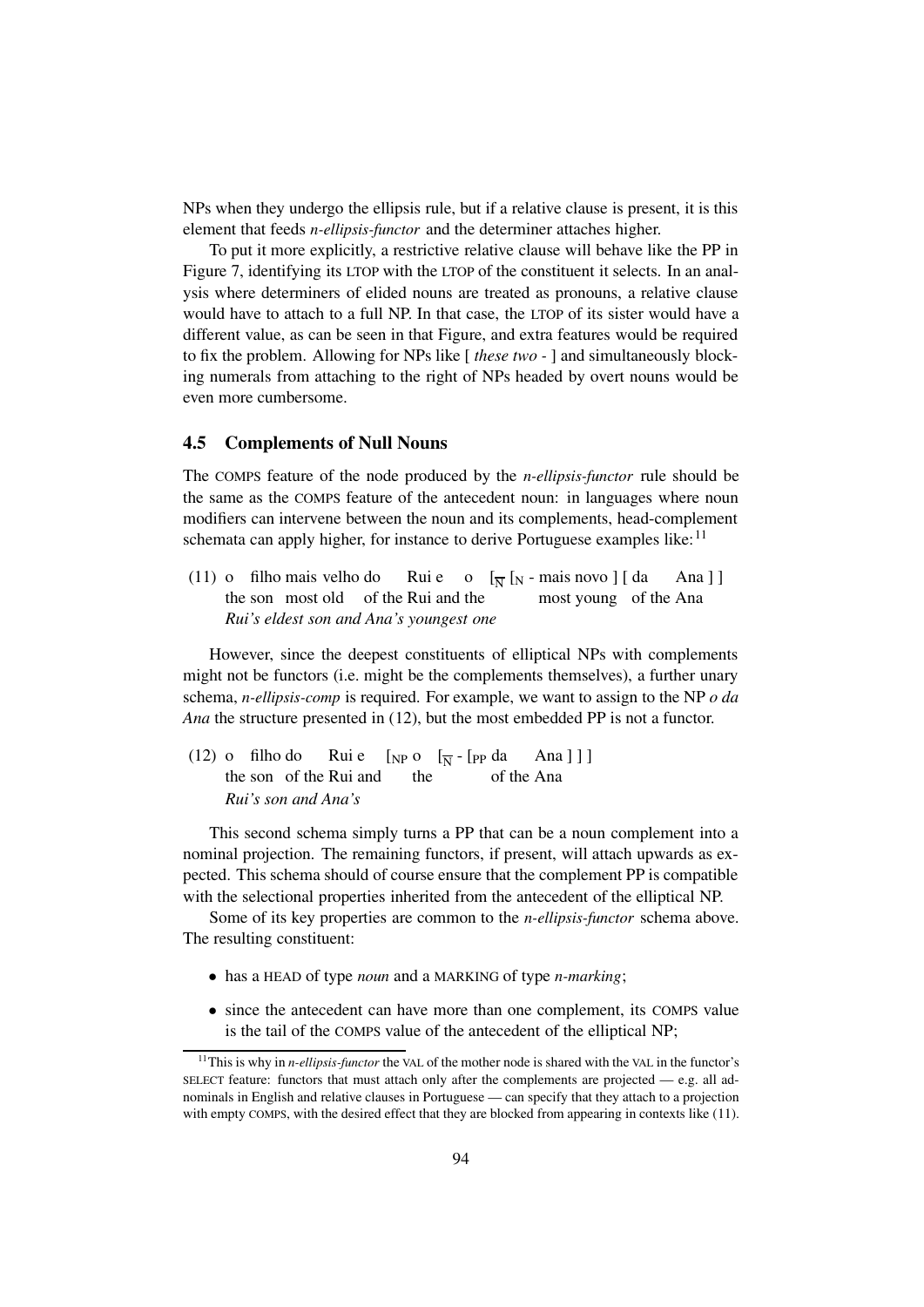

Figure 9: Additional noun ellipsis schema for PPs as noun complements.

- its RELS and HCONS values are also mainly contributed by the daughter, with the semantics of the missing noun added;
- the LTOP and INDEX features of the mother node correspond to the features LBL and ARG0 of the added relation, as in nouns.

A few technical issues arise if the antecedent is not available: (1) it is not possible to constrain the value of the COMPS in the mother node appropriately; (2) it is not possible to know the arity of the relation for the missing noun; and (3) it is not possible to know how the arguments of that relation are instantiated (e.g. the second argument of the nominal relation is given by the INDEX feature of the daughter node if it is a PP headed by a non-predicational preposition, but by its LTOP feature if it is a CP). In general, selectional properties of the missing noun are not known but they are required to constrain the daughter appropriately. The antecedent is thus crucial to resolve these values. Figure 9 depicts this schema, limited only to PP complements of nouns selecting for a single complement. If the antecedent cannot be known, additional schemata may be necessary for other kinds of complements.

Note that this second schema may not be required for every language. Lobeck (1995) points out that in English, elliptical NPs cannot contain noun complements.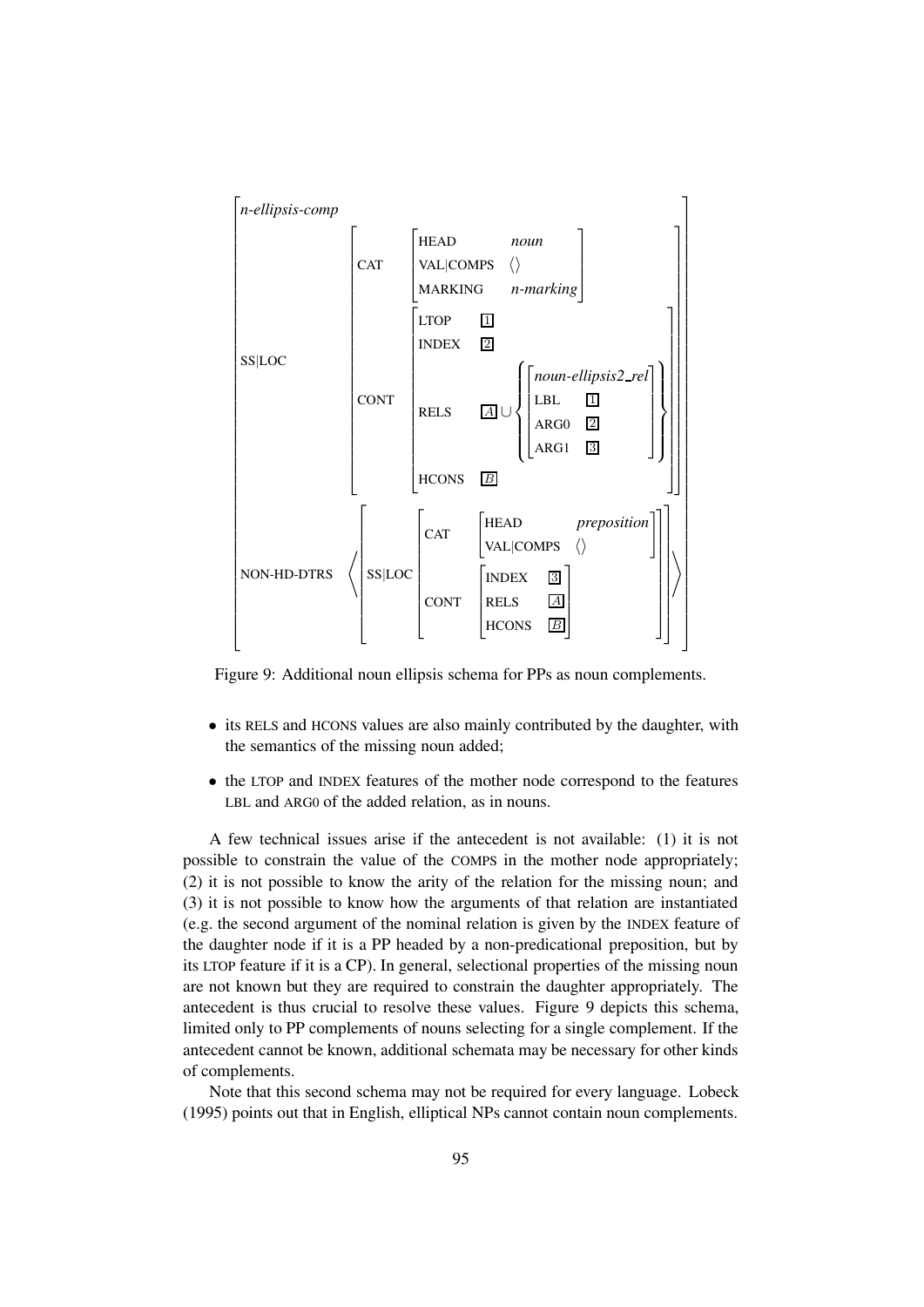Therefore, in some languages *n-ellipsis-functor* may suffice to account for all data concerning noun ellipsis.<sup>12</sup>

#### **4.6 Co-Occurrence Restrictions**

In order to control many co-occurrence restrictions in elliptical NPs, the *Left Periphery (Empty)* (LP(E)) attribute is used in some analyses (Nerbonne and Mullen  $(2000)$ , Netter  $(1996)$ .<sup>13</sup> Such an approach is compatible with the present proposal and can be kept in use for the same purpose.

In (Nerbonne and Mullen, 2000), null nouns have the value *null* for their LP feature, the anaphoric *one* shows the value *one* and all other lexical items are constrained to be [ LP *full* ], a value that is percolated from the leftmost daughter in phrases. In the following paragraphs we show how this behavior can be mimicked when one uses unary rules instead of the null noun.

In order to make use of LP in this approach, each ellipsis rule can be split into two rules: one that corresponds to the case where the missing noun precedes the functor or complement, the other corresponding to the inverse situation. Note that not all combinations will be necessary for every language, as in languages with fixed head-complement word order only one *n-ellipsis-comp* rule will be needed. Head-initial ellipsis rules must then be specified to be [ LP *empty* ], the others structure-share the LP feature in the mother node with the LP attribute of the functor daughter (which will be *full*). Control on which functors feed each ellipsis rule can be done in the same way as control on linear precedence between a functor and an expressed head.<sup>14</sup>

An additional constraint must be added to *n-ellipsis-functor* rules — their functor daughter selects an element with [ LP *empty* ], because the LP(E) analyses rely on functors being able to see the LP value of what they select, and we want to mimic the effect of them attaching to a null constituent:

h FUNCTOR-DTR|SS|LOC|CAT|HEAD|SELECT|LP *empty*i

The LP constraints on lexical items and remaining phrases are as in the original proposals.

Sections 4.6.1, 4.6.2, 4.6.3 and 4.6.4 make use of the LP machinery to tackle the co-occurrence restrictions of elided nouns enumerated in Section 1.

#### **4.6.1 NP Initial Ellipsis**

In some languages, like German, where NP initial ellipsis is ruled out (ex. (3)), LP has been used to prevent PPs from being NP initial. That analysis can be used here. Bare-NPs can be produced via a unary syntactic rule that adds quantifier semantics

<sup>&</sup>lt;sup>12</sup>Additionally, the COMPS of the mother node in *n-ellipsis-functor* may have to be constrained to be empty in these languages. In English, it is actually not required, since nominal functors select synsems with empty COMPS anyway, and *n-ellipsis-functor* is sensitive to this information (Figure 4).

<sup>13</sup>In Nerbonne and Mullen (2000) LP takes the values *empty*, *full* or *one*. We will also use these.

<sup>&</sup>lt;sup>14</sup>We are assuming a setup like the one described in footnote 8.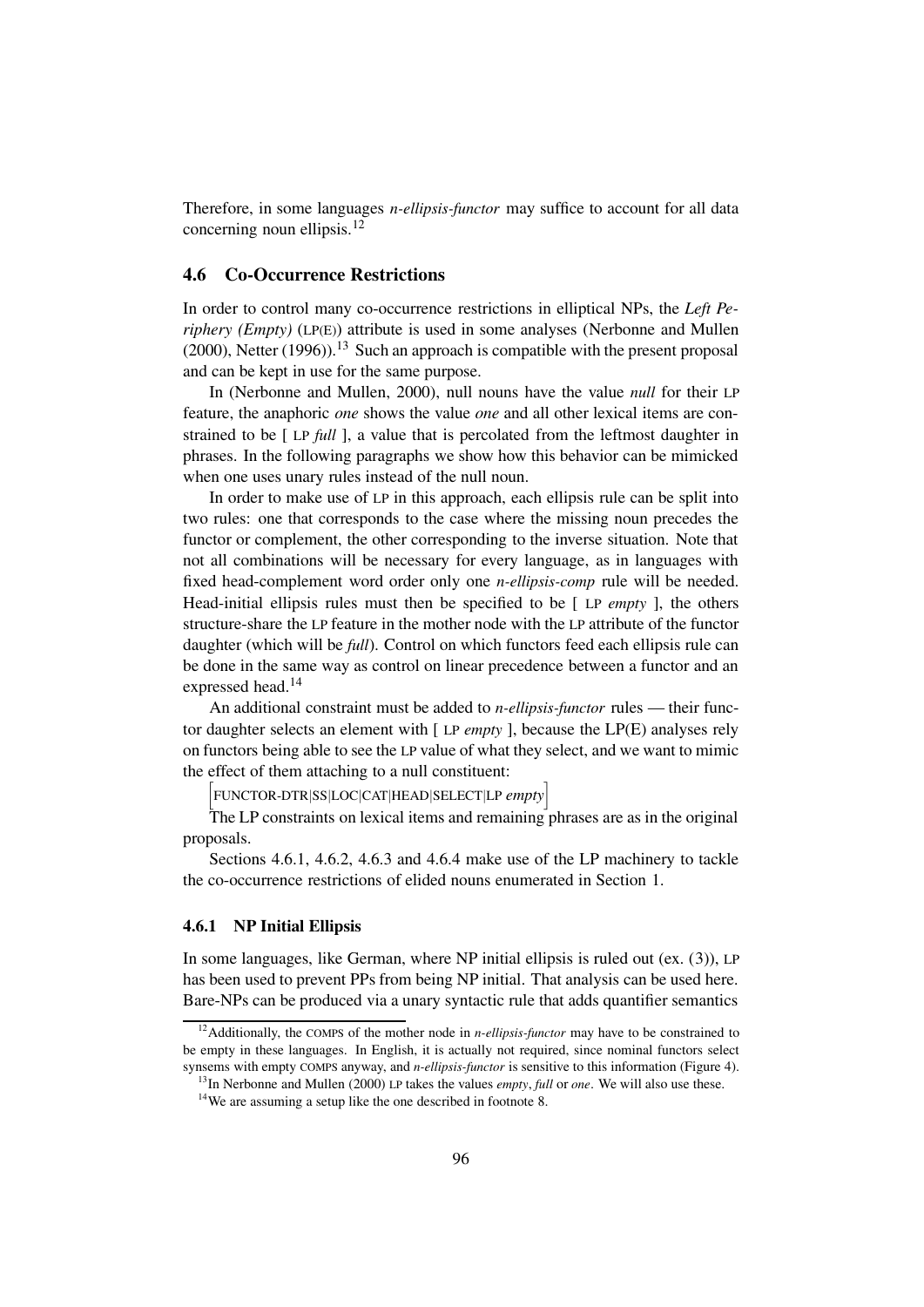and produces a node with [ MARKING *det-marking* ]. In these languages the bare-NP rule must also constrain its daughter to be [ LP *full* ].

#### **4.6.2** *One* **Anaphora vs. Missing Nouns**

The LP feature used in (Nerbonne and Mullen, 2000) to account for the specific distribution of NPs with *one* and NPs with a missing head noun in English are compatible with the present proposal, and will keep ensuring the same results in this respect.<sup>15</sup>

#### **4.6.3 Definite Articles**

In some languages, like English or Portuguese, some specifiers like the definite article cannot alone form an elliptical NP (ex. (4)).

The LP feature has been used also to promote this blocking effect. Again, this analysis can also be incorporated here: the definite articles can select an element with [ LP ¬*empty* ]. More on this will be said in Section 5.

#### **4.6.4 Prenominal Adjectives of Romance Languages**

In some languages, like Spanish or Portuguese, predominantly with post-head adjectives, pre-head ones cannot feed the ellipsis rules (ex. (5)).

The LP analysis can be extended to accommodate these data straightforwardly. All that is needed is that these adjectives select a constituent that is  $[LP \neg \textit{empty}].^{16}$ 

It should be noted that it is not possible to test how local this blocking effect is, i.e. whether these adjectives are really sensitive to edge constraints or to the absence of the head noun, since the only material that can intervene between a prenominal adjective and the noun is another prenominal adjective.

## **5 Problems with the LP Analysis**

However successful it may be for most of the issues tackled above, the Left Periphery analysis of Nerbonne and Mullen (2000) makes wrong predictions regarding the distribution of the English and the Portuguese definite articles. Below, we identify two problems that seem to be manifestations of the same underlying issue. But note that this is orthogonal to whether null categories are used or not.

The first problem is related to the fact that Portuguese simultaneously (1) lacks *one* anaphora, (2) does not allow definite articles to make up NPs alone, but (3) allows them to co-occur with postnominal material in elliptical NPs.

<sup>&</sup>lt;sup>15</sup>For instance, with the setup presented above, it can be maintained that the English "many" selects a constituent with [ LP ¬*one* ] and "none" selects one with [ LP *empty* ]. See Nerbonne and Mullen (2000) for several examples.

<sup>&</sup>lt;sup>16</sup>Recall that *n-ellipsis-functor* rules constrain its functor daughter to select an element with [ LP *empty* ].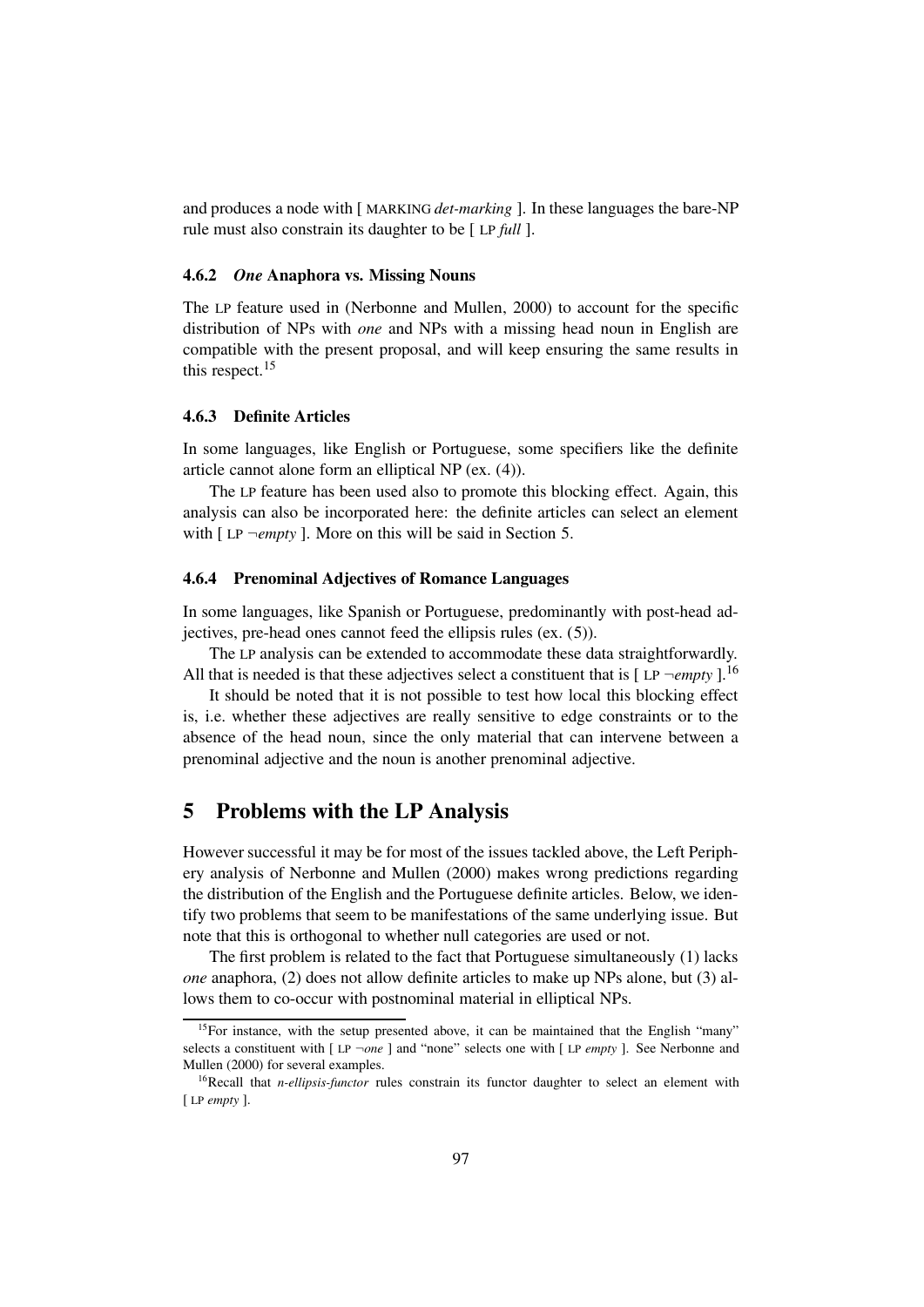Whereas the constraint presented in Section 4.6.3 is appropriate for English, it may not be for other languages: although NPs that consist of a single article are blocked because of that constraint, other NPs are wrongly so as well. Consider the Portuguese example:

(13) Os homens de chapéu encontraram [<sub>NP</sub> os [ $_{\overline{N}}$  - de boné ] ]. the men of hat met the of cap *The men in hats met the ones in caps.*

The constituent selected by the determiner (labeled  $\overline{N}$  in the example) actually has the property [ LP *empty* ] under all analyses using the LP feature, because PPs attach to the right of nouns. The same also happens in all NPs where a definite article immediately precedes a postnominal functor (be it a PP, an AP or a relative clause) or a nominal complement. The LP analysis thus wrongly rejects these NPs.

Note that the distribution of the Portuguese definite article is independent of whether the noun is realized or not, because of NPs like [ *os dois (carros)* ] ([ *the two (cars)* ]), and it is also independent of edge features, since the article can attach to [ LP *full* ] constituents and to [ LP *empty* ] ones.

The second problem arising from the usage of edge features concerns the English article: we cannot simultaneously accept an NP like *the one in caps* and block an example like:<sup>17</sup>

(14) \* A single protester attended the rally because [ the one ] apparently felt it was important.

If we consider these two problems together and use the empty categories metaphor for ease of exposition, it seems that the definite article in these languages must attach to a constituent which contains more material than just the null noun or the anaphoric *one*. In the case of English (but not of Portuguese) the sister of the article is also required to be  $[LP - empty]$ , as presented in Section 4.6.3.

It is not clear what sets the two constructions just spotted above apart from the rest. We think that it is not a phonological or semantic issue. It cannot be a phonological question, because there is nothing special with the item *one* compared to nouns in this respect, and in fact the English NP *the one* is attested when the item *one* is not the anaphoric *one*.

In turn, if it were a semantic effect, it would be a surprise that some languages may allow it. If one accepts that the form *der* in example (15) is in fact an article and not a demonstrative, German is one such language.

(15) Wir haben einen Film gesehen aber [ der - ] war langweilig. we have a movie watched but the was boring *We watched a movie but it was boring.*

<sup>&</sup>lt;sup>17</sup>If the English definite article attaches to a constituent that is  $[LP - \epsilon m p t v]$ , then *the one* is accepted; if its sister is constrained to be [ LP *full* ], then *the one in caps* is rejected.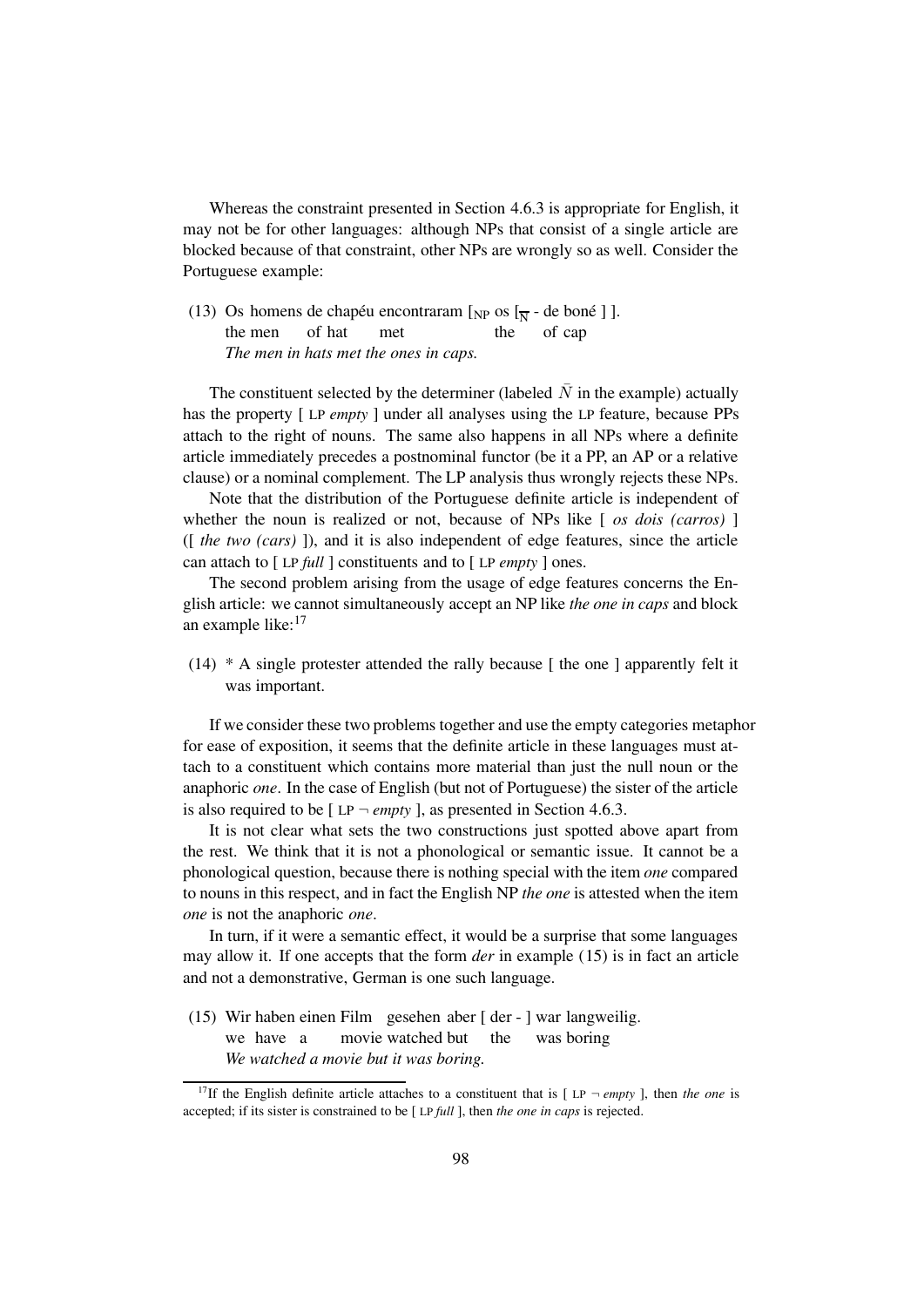It is thus possible that this constraint is a purely formal requirement. We abstain however from defending the trivial technical solution of distinguishing these two constructions from the rest via some feature that shows one value in one group and an incompatible one in the other, given its stipulative nature.

# **6 Related Issues and Open Questions**

The analysis of noun ellipsis presented here can be extended also to related constructions. For instance, partitive constructions of the form *some of them* can be analyzed as elliptical and accounted for in a similar and direct fashion.

The present analysis also straightforwardly covers the syntax of missing-N generics (e.g. *the poor*). Their semantics, however, should be different from the semantics of elliptical NPs, since they do not have an antecedent, typically denote humans and carry kind readings.

In this connection, it is worth noting that the difference between the two constructions (NP ellipsis and missing-N generics) also involves lexical idiosyncrasies. For example, the Portuguese NP in (16a) is ambiguous between the noun ellipsis and the missing-N generic reading, as its two English correlates indicate. The English correlate with *one* anaphora corresponds to the ellipsis reading, and the English correlate with a missing noun corresponds to the missing-N generic reading.

(16) a. [ os pobres - ] the poor *the poor* (missing-N generic reading) *the poor ones* (noun ellipsis reading) b.  $\lceil \text{os } \text{dois} - \rceil$ the two *the two* (noun ellipsis reading)

The NP in (16b) lacks the missing-N generic reading, and, accordingly, only has one English correlate. But in this case, English surprisingly uses the missing noun strategy, although one would expect noun ellipsis readings to correspond to *one* anaphora here, too. Future research may use such considerations to shed light on the distribution of *one* (only used in the languages that have them when there could otherwise be ambiguity between the two constructions?), which is accounted for by the LP analyses in a completely stipulative way.

Another issue that is left open is the status of personal pronouns. The point here is whether personal pronouns are fully saturated NPs or rather determiners occurring in NPs missing the noun. Phrases like the English *you two* or *we students* might suggest the latter answer, but personal pronouns fail to systematically show the ability to be restrictively modified.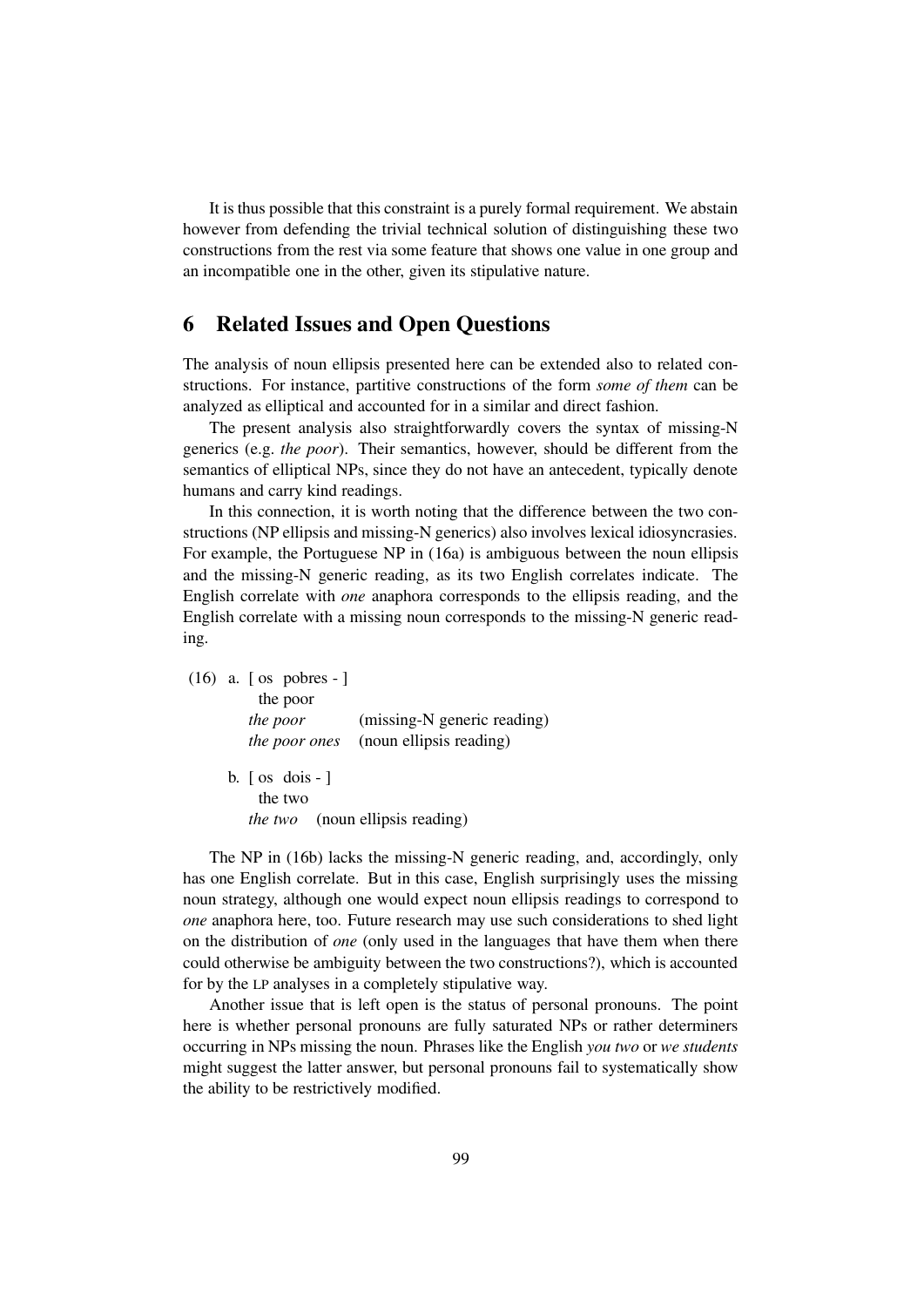# **7 Conclusion**

In this paper, we outlined an analysis of noun ellipsis that builds on the selectional information lexically available in functors of nouns and permits dispensing with the positing of extra phonetically null nominal items in the lexicon.

In line with traceless analyses of long distance dependencies, the account presented here is proposed as a further step towards a more lean theory of grammar, without the reification of missing elements as actual empty categories.

# **References**

- Allegranza, Valerio. 1998a. Determination and Quantification. In Frank Van Eynde and Paul Schmidt (eds.), *Linguistic Specifications for Typed Feature Structure Formalisms*, pages 281–314, Luxembourg: Office for Official Publications of the European Communities.
- Allegranza, Valerio. 1998b. Determiners as functors: NP structure in Italian. In Sergio Balari and Luca Dini (eds.), *Romance in Head-driven Phrase Structure Grammar*, volume 75 of *CSLI Lecture Notes*, pages 55–108, Stanford: CSLI Publications.
- Beavers, John. 2003. More Heads and Less Categories: A New Look at Noun Phrase Structure. In Stefan Müller (ed.), *Proceedings of the HPSG-2003 Conference, Michigan State University, East Lansing*, pages 47–67, Stanford: CSLI Publications.
- Copestake, Ann, Flickinger, Dan, Sag, Ivan A. and Pollard, Carl. 2005. Minimal Recursion Semantics: An Introduction. *Journal of Research on Language and Computation* 3(2–3), 281–332.
- Ginzburg, Jonathan and Sag, Ivan A. 2001. *Interrogative Investigations: the form, meaning, and use of English Interrogatives*. Stanford, California: CSLI Publications.
- Hankamer, Jorge and Sag, Ivan. 1976. Deep and Surface Anaphora. *Linguistic Inquiry* 7(3), 391–426.
- Kayne, Richard. 1994. *The Antisymmetry of Syntax*. Cambridge: MIT Press.
- Lobeck, Anne. 1995. *Ellipsis – Functional Heads, Licensing, and Identification*. New York, Oxford: Oxford University Press.
- Masullo, Jose´ Pascual. 1999. Variable vs. Intrinsic Features in Spanish Nominal Ellipsis.